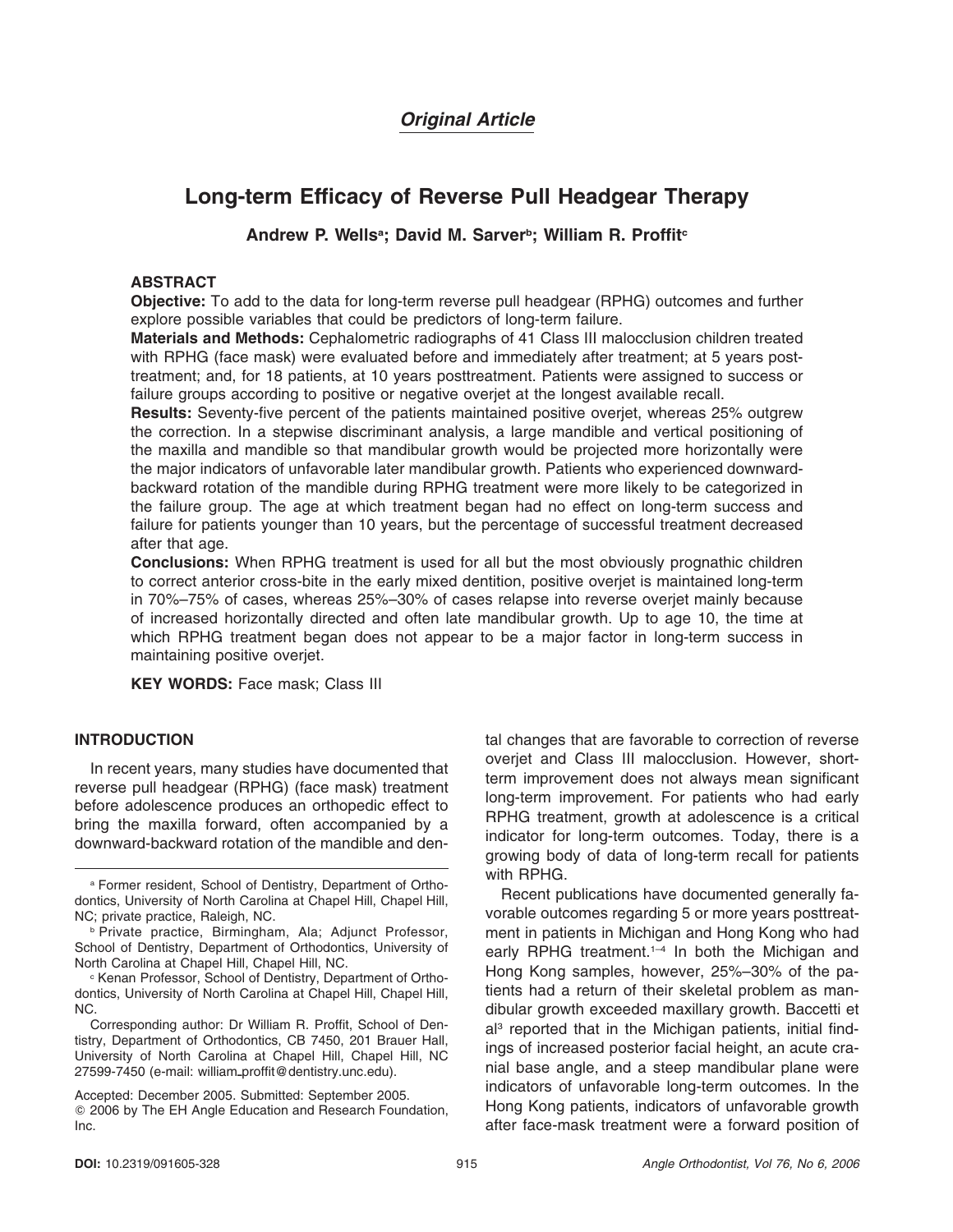

**Figure 1.** Percentages of long-term success and failure by timing of recall.

the mandible relative to the cranial base, increased length of the mandibular body and ramus, and an increased gonial angle.4

The goal of this study was to add to the data for long-term RPHG outcomes and further explore possible variables that could be predictors of long-term failure, using a sample of patients from the southeastern United States.

# **MATERIALS AND METHODS**

The parent sample for this investigation included all children with Class III malocclusion treated with RPHG before 1998 at the University of North Carolina (UNC) graduate orthodontic clinic, the UNC dental faculty practice, and the private orthodontic practice of Dr David M. Sarver in Birmingham, Ala. The final sample was composed of 41 children (40 Caucasian, 1 Asian) who had cephalometric radiographs before and after RPHG treatment and a recall radiograph at least 5 years posttreatment. Of these children, 18 who had additional cephalograms at or near 10 years post-RPHG were of particular interest.

All patients were treated with a RPHG face mask attached to a maxillary appliance via heavy elastics. In 39 of the patients, a fixed maxillary appliance was used and transverse expansion was performed simultaneously with protraction. In 2 of the patients, a removable splint was used during protraction and transverse expansion was performed after protraction was completed. Initial treatment for all patients corrected their anterior and posterior cross-bites. The median time in treatment was 0.8 years (interquartile scores, 0.4–1.3 years). Of the 41 patients, 29 had a second phase of comprehensive edgewise treatment (which

included additional RPHG), Class III elastics, and further expansion as indicated in an attempt to maintain normal occlusion and jaw relationships as additional growth occurred.

An experienced research technician traced all cephalograms and subsequently scanned and digitized them with the UNC 139-point model. The cephalograms, which were taken on three different units, were standardized during digitization by using either a known 13% magnification factor or a ruler that was visible within the image. The error of landmark identification and digitization in our laboratory varies with the landmark but has been shown to be less than 2 mm for all points.

For data analysis, the sample was categorized into long-term success and failure groups, with negative overjet on follow-up as the indication of failure. Unpaired *t*-tests were performed to compare differences in 24 cephalometric variables between success and failure groups before treatment and to compare changes in the two groups from initial to post-RPHG and from post-RPHG to follow-up. Equality of variance was verified by analysis of variance. A discriminant analysis was performed on initial cephalometric variables to elucidate key variables that differentiated the failure and success groups. A Pearson correlation was performed to compare age at the start of treatment with treatment success or failure.

# **RESULTS**

## **Percentages for Long-Term Success and Failure**

The success and failure rates at each recall time point are shown in Figure 1. Note that the percentage of unsuccessful outcomes rose slightly from 20% at 5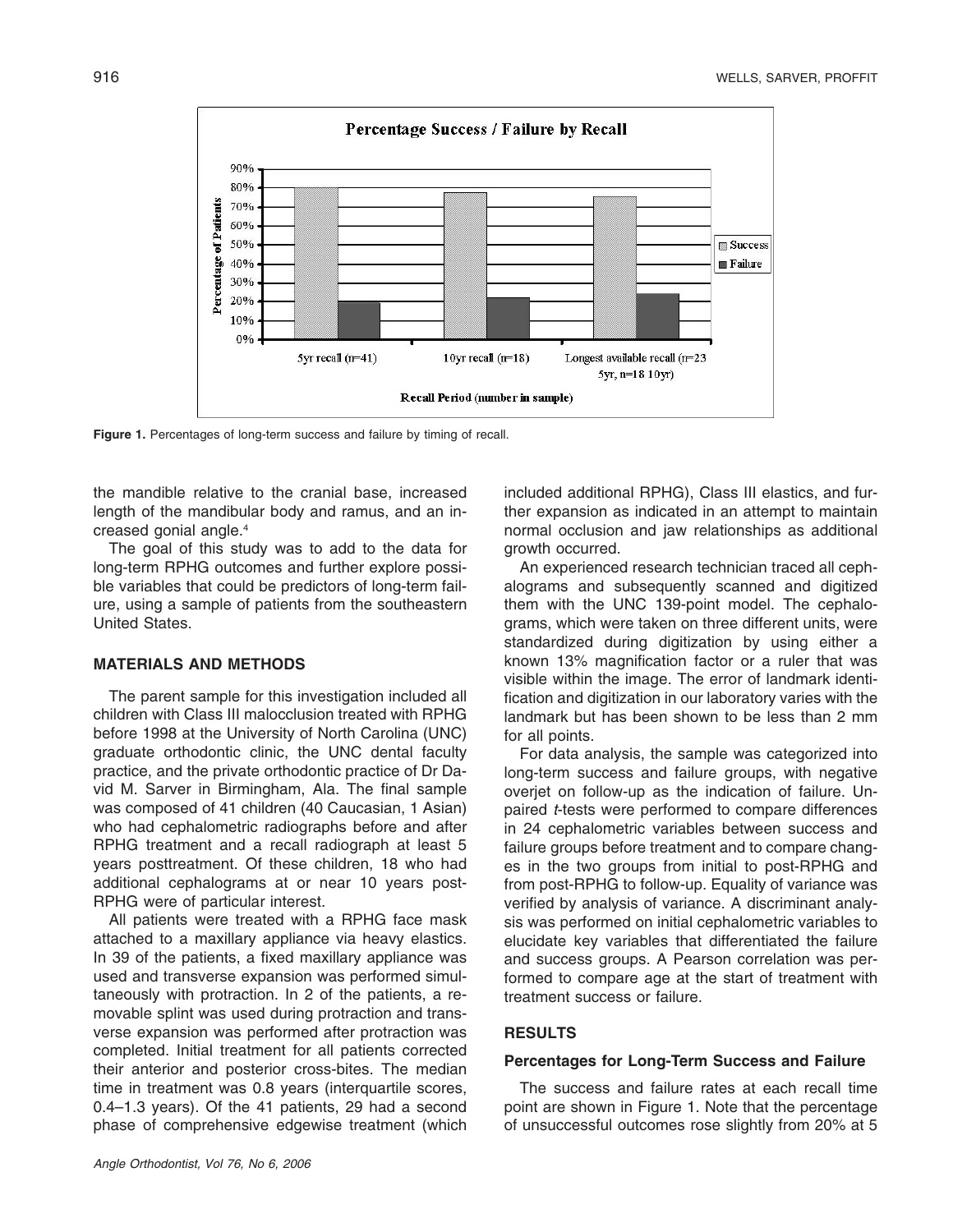

**Figure 2.** Composite cephalometric tracings for the success and failure groups, cranial base superimposition. Note the shorter facial height and greater horizontal projection of the chin in the failure group.

years (midadolescence for most of the patients) to 25% at longest recall. Of the 18 patients with both 5 and 10-year recall available, two boys who were successful at 5-year recall had late mandibular growth that took them to negative overjet at 10 years. For further evaluations, the success and failure groups were defined from patients' status at the longest available recall. Of the 10 patients in the failure group, five had completed a second phase of comprehensive fixedappliance treatment that did not correct their malocclusion and were considered to need orthognathic surgery, and one did not have a second phase of treatment and would require surgery to correct late mandibular growth. Whether the other four patients would need surgery had not yet been determined.

# **Pretreatment Differences Between the Success and Failure Groups**

A composite cephalometric superimposition of the patients in the pretreatment success and failure groups is shown in Figure 2. Note that before treatment, reverse overjet, maxillary length, and maxillary position were quite similar for the two groups, but the failure group had, on average, a slightly larger and more anteriorly positioned mandible. None of the individual cephalometric measures were significantly different for the two groups. The *P* values ranged from lows of .14 for y-axis and .16 for overbite to highs of .92 for overjet and .98 for the saddle angle.

In an effort to find a subset of variables that would be useful in distinguishing between patients destined to success or failure, a discriminant analysis was performed with all 51 variables typically evaluated with the UNC model. Four variables emerged after stepwise variable selection: the y (vertical)-coordinate of posterior nasal spine (PNS), the y-coordinate of gonion (Go), overbite, and mandibular unit length. Using these four variables in the discriminant analysis function shown in Table 1 correctly identified 30 (73%) of the 41 patients. This equation misidentified 9 of the 31 successes as potential failures and 2 of the 10 failures as potential successes.

#### **Response to RPHG**

Figure 3 shows composite superimpositions for changes during RPHG treatment for the success and failure groups. Note that the maxilla in both groups moved forward a similar amount. The success group had greater overjet correction and more proclination of the maxillary incisors. The failure group had a greater increase in the mandibular plane angle and lower anterior facial height, suggesting more downward-backward rotation of the mandible during treatment. For the individual cephalometric variables, only a more acute facial axis (defined by Ricketts as the angle between the N-Ba lines and a line connecting PT point and Gn) was significantly different for the failure group ( $P =$ .04). This also would reflect more downward-backward mandibular rotation during treatment in the failure group.

#### **Growth Changes After RPHG**

In Figure 4, which shows composite superimpositions for changes after RPHG treatment, it can be seen that the success group had more forward growth of the maxilla after treatment. Increases in mandibular unit length were quite similar for both groups, but the failure group had a greater increase in SNB and a greater decrease in ANB, reflecting a more horizontal pattern of mandibular growth.

As Figure 5 shows, there was a striking difference in growth between the ages of 5 and 10 years for the 18 patients with 10-year recall (13 successes, 5 failures). The patients in the failure group had much more late facial growth than those in the success group, with more forward growth of the mandible than the maxilla. The small sample size, however, must be kept in mind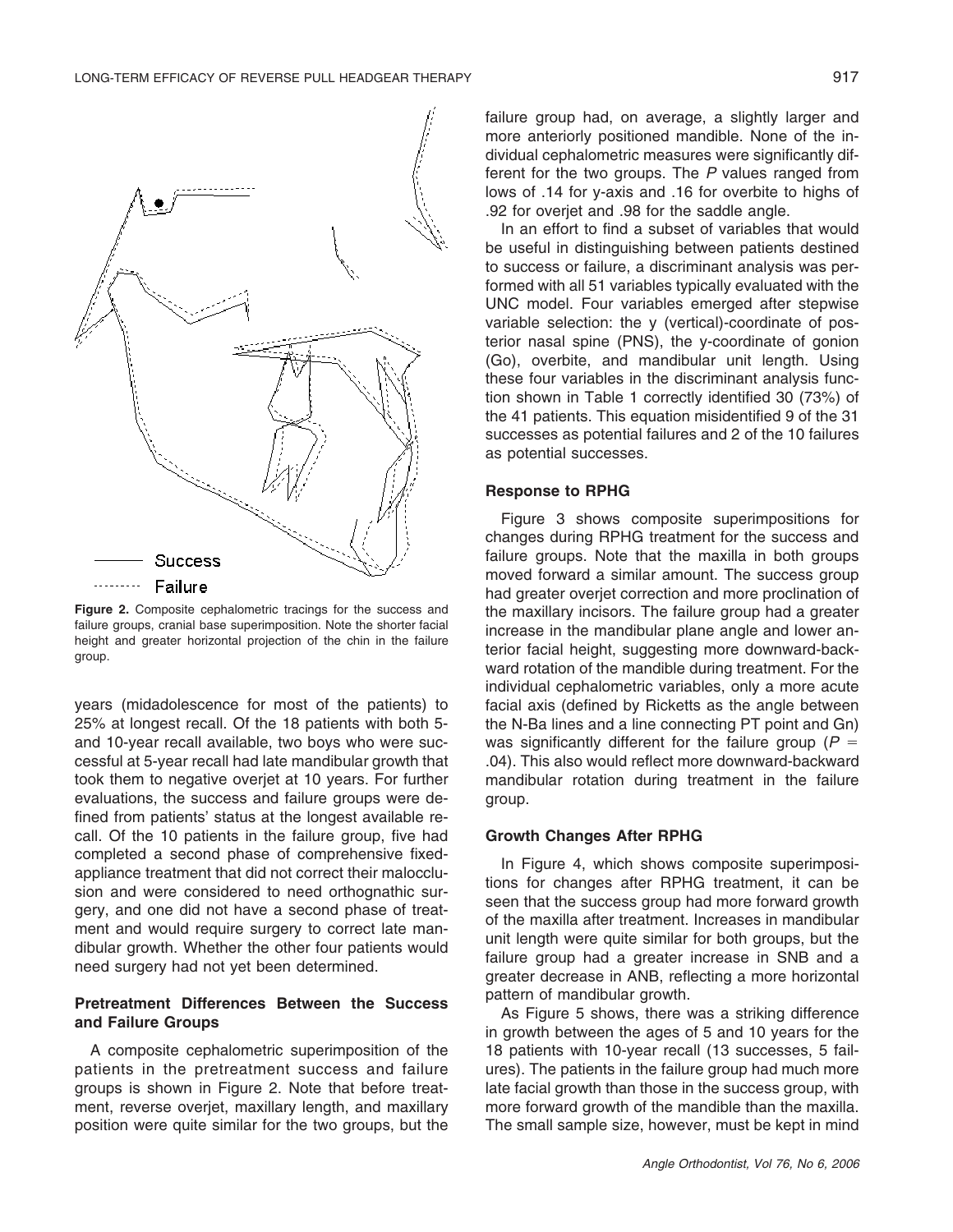

**Figure 3.** Composite superimpositions of changes during initial reverse pull headgear treatment for the success and failure groups. The horizontal maxillary change during treatment was almost identical in the two groups, but the failure group had more downward movement of the posterior maxilla and maxillary molars and more downward-backward rotation of the mandible.

when these composites are examined. Inferential statistics were not calculated for this group because the sample was so small.

# **Correlation Between Age at Start of Treatment and Long-Term Success**

On average, treatment started 9 months earlier for the patients in the success group than for those in the failure group, but this difference was not statistically significant. Statistically significant but small correlations were found between age at the start of treatment and long-term changes in only 4 of the 24 cephalometric variables that were examined individually (Table 2).

Figure 6 shows the percentages of success and failure when the sample was categorized into four age segments with nearly the same number of patients in each group. The percentages are almost identical for the groups younger than age 10 years, but long-term success was lower in the patients whose RPHG treatment started later.

**Table 1.** Prediction of Success and Failure Using a Four-Variable Discriminant Analysis Function\*

|                                                           | Actual | Potential<br><b>Success</b> | Potential<br>Failure |  |
|-----------------------------------------------------------|--------|-----------------------------|----------------------|--|
| <b>Success</b>                                            | 31     | 22                          | 9                    |  |
| Failure                                                   | 10     | 2                           | 8                    |  |
| * $D = 1.29 - (.61)yPNS - (.29)yGo + (.30)OB + (.43)MdUL$ |        |                             |                      |  |

 1.29 (.61)*yPNS* (.29)*yGo* (.30)*OB* (.43)*MdUL*  $D_{\textrm{(success)}} = 0.25$  $D_{\text{(failure)}} = 2.84$ Cutoff value =  $[D_{\text{(success)}} + D_{\text{(failure)}}]/2 = 1.54$ 

# **DISCUSSION**

#### **Long-Term Success Percentages**

Although this study followed most of the patients well into adolescence, it is certain that some patients with only 5-year recall had growth remaining. Growth between 5 and 10 years posttreatment was the biggest difference between our success and failure groups. In this study, two patients (12.5%) who were successful at 5 years grew enough to be rated as failures at 10 years posttreatment. Extrapolating this information to the 23 patients for whom we do not yet have 10-year recall data gives a theoretical 30% fail-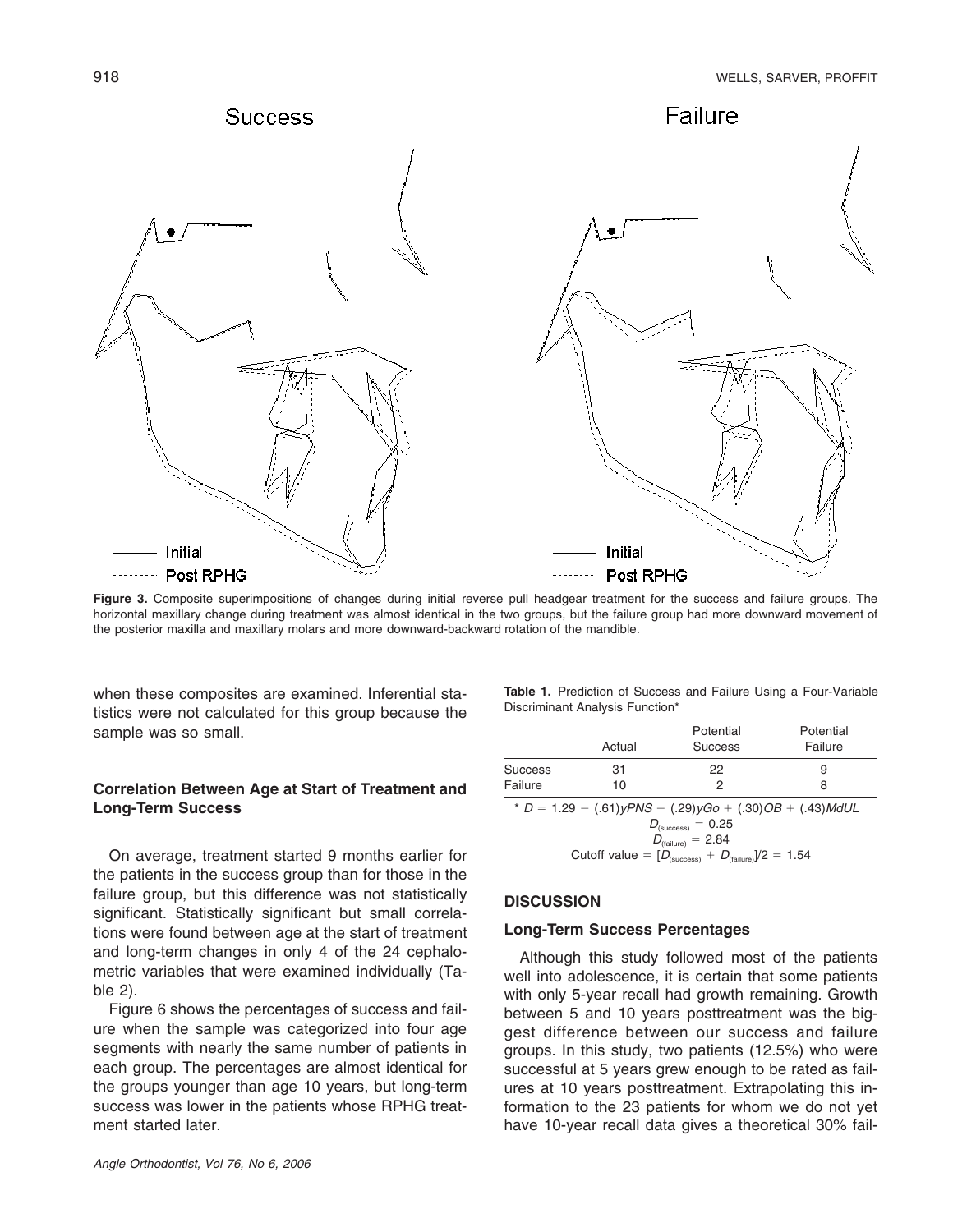

Figure 4. Composite superimpositions of changes from the end of reverse pull headgear treatment to 5-year recall for the success and failure groups. The success group had more maxillary and less mandibular growth than did the failure group, with mandibular growth projected more horizontally in the failure group.

ure rate at the completion of essentially all mandibular growth. This compares very closely with the other recent reports. Hägg et al<sup>2</sup> reported that 7 of 21 patients had negative overjet on an average 8-year recall. One patient had comprehensive orthodontics at that point, whereas the other six (29%) were considered to need surgery. Baccetti et al<sup>3</sup> reported that 12 of 41 patients (28%), all of whom had comprehensive orthodontics after RPHG, had negative overjet and Class III molar relationship on an average 6.5 years recall at a mean age of 15 years.

Therefore, it appears that unless the selection criteria for RPHG treatment are modified to exclude patients likely to have excessive mandibular growth, onefourth to one-third of these patients will relapse into negative overjet as subsequent mandibular growth considerably exceeds maxillary growth. The similarity in the Hong Kong and Michigan-UNC studies indicates little or no difference in this regard between patients of Asian and European descent.

### **Cephalometric Characteristics Indicating Possible Long-Term Success vs Failure**

To improve long-term success rates, it is important to develop criteria for young Class III patients that are

indicators of probable long-term success and failure. In the study by Baccetti et al, $3$  the cranial base angle (between the middle and posterior cranial fossae) was an important component of the authors' discriminant function. An acute angle, which would project the mandible forward, favored eventual treatment failure. The other characteristics of their discriminant function were mandibular length and ramus height, with greater length of both favoring failure. Their equation successfully identified 83% of the patients in the sample from which it was derived. The discriminant function derived by Ghiz et al<sup>4</sup> identified a more forward position of the mandible relative to the cranial base, a longer mandible and shorter ramus, and an increased gonial angle as indicators of eventual failure.

In our study, stepwise regression showed decreased posterior vertical facial height as indicated by the vertical position of both PNS and Go, mandibular length, and overbite as indicators of possible failure. We did not measure the cranial base angle exactly as Baccetti et al<sup>3,5</sup> did, but we found no differences in the saddle angle (N-S-Ar) between patients in the success and failure groups. In our patients, posterior facial height (S-Gn) was shorter in the failure group.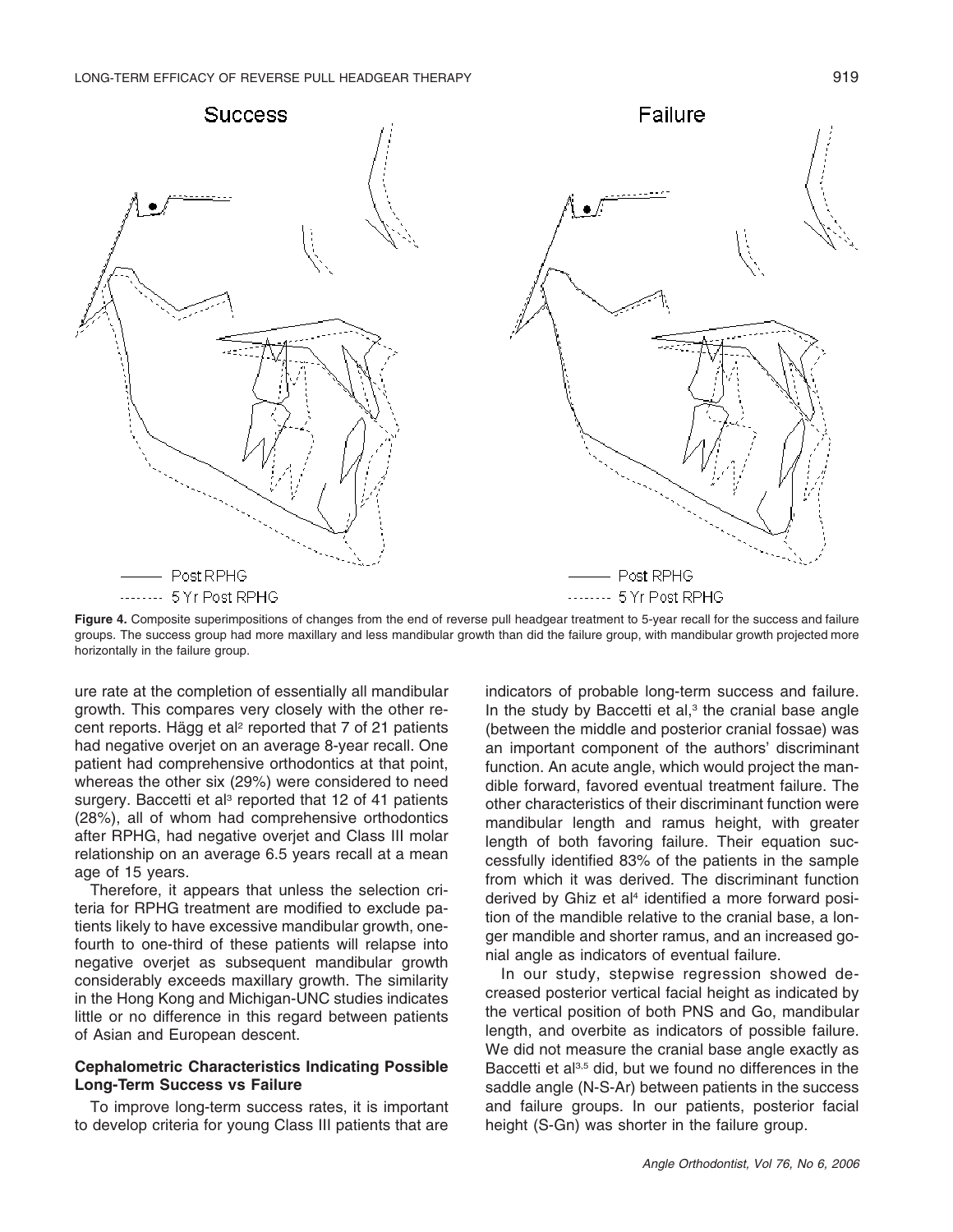

Figure 5. Composite superimpositions of changes from 5 to 10 years posttreatment. The failure group had dramatically more growth, which was projected horizontally rather than vertically. The small sample size—only five patients in the failure group—must be kept in mind.

| Measurement            | Correlation<br>Coefficient | P Value |
|------------------------|----------------------------|---------|
| Maxillary unit length  | $-0.30$                    | .05     |
| Mandibular unit length | $-0.37$                    | .02     |
| Overbite               | $-0.40$                    | .01     |
| Maxillary incisor/SN   | $-0.41$                    | .01     |

**Table 2.** Significant Pearson Correlation Coefficients Between Age at Start of Treatment and Long-Term Changes\*

\* Correlations for the other 20 variables evaluated were not significant.

All the studies<sup> $1-5$ </sup> agree that the length of the mandible is a major difference between long-term success and failure. The major variable that determines longterm success with RPHG is not the response of the maxilla to forward traction but the amount and direction of mandibular growth during and after adolescence.

# **Treatment Response as a Factor in Long-Term Success**

It is interesting that downward-backward rotation of the mandible during RPHG treatment increases the chance of long-term failure of treatment. This was observed both in our study and by Hägg et al<sup>2</sup> with Chinese children in Hong Kong. Because maxillary deficiency often includes a vertical component—the maxilla has not grown down as much as would normally be expected—the face mask usually is adjusted so that the force direction is somewhat downward. Downward movement of the posterior maxilla and maxillary molar teeth that rotate the mandible down and back seems to be associated with a more horizontal expression of subsequent mandibular growth, and this would increase the chance of relapse into anterior cross-bite.

# **Age at Start of Treatment as an Indicator of Long-Term Success**

From the beginning of RPHG treatment, it has been recognized that treatment must begin quite early relative to most other orthodontic treatment, but the cutoff age beyond which treatment probably would not succeed has been controversial. The original guideline by Delaire<sup>6</sup> was to start treatment before age 8 years. Another study compared treated children in Michigan with untreated controls in Italy and concluded that maxillary skeletal change was greater in children treated in the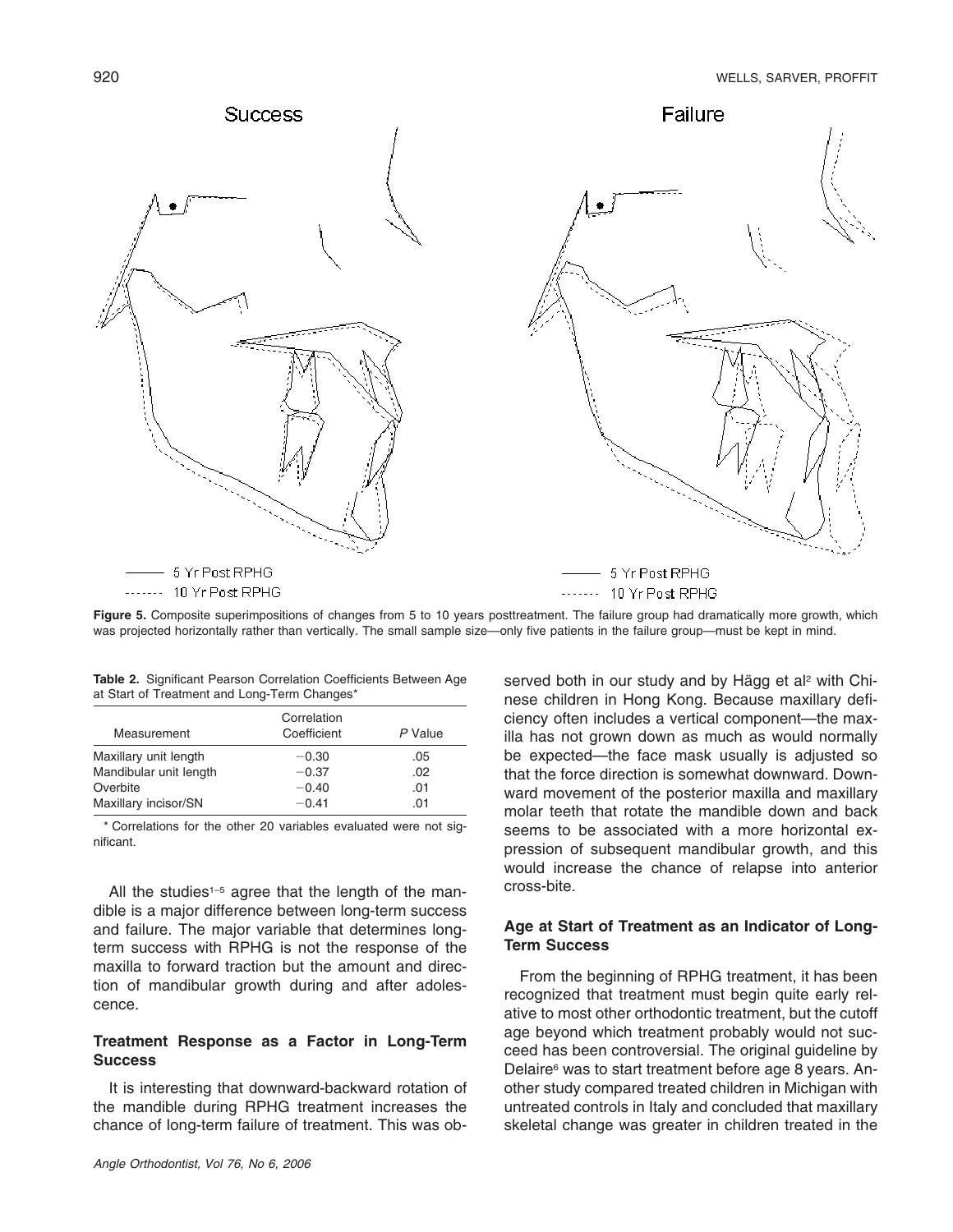

Figure 6. Percentages of long-term success and failure by age at the start of treatment, with the sample categorized into four nearly equally sized groups. There is no difference related to age younger than 10 years, whereas the chance of success declined at older ages.

early mixed dentition than in the late mixed dentition.<sup>5</sup> A number of recent reports have suggested that positive responses to RPHG treatment can occur in older children, perhaps up until the beginning of adolescence.7–10

In our sample, there was no difference in the chance of long-term success with treatment starting at any age younger than 10 years, but the percentage of successful outcomes dropped after that age. It is quite likely that a patient's maturational rather than chronologic age is the determinant of whether skeletal change can be obtained. Radiographic evaluation of cervical vertebrae can now be used to determine a patient's status relative to the peak of the adolescent growth spurt. However, this is much less accurate relative to the later stages of development that were of interest in this study; therefore, we did not use this method.

Changes in the position of teeth and the vertical position of the chin contribute to reduction of negative overjet, so clinical success in older children does not contradict the finding by Baccetti et al<sup>5</sup> that maxillary skeletal changes are most likely in children younger than age 8 years. Treatment responses to RPHG are greater than just forward movement of the maxilla. It is now possible to use RPHG to bone anchors in the maxilla, which should decrease forward movement of the maxillary teeth. The result may well be an increased emphasis on treatment by age 8 or 9 years when skeletal anchorage is used so that a maximal skeletal response can be obtained.

## **CONCLUSIONS**

• When RPHG treatment is used for all but the most

obviously prognathic children to correct anterior cross-bite in the early mixed dentition, positive overjet is maintained long-term in 70%–75% of cases, whereas 25%–30% of cases relapse into reverse overjet mainly because of increased horizontally directed and often late mandibular growth. The same conclusion was reached in similar studies in Hong Kong and Michigan.

- Downward-backward rotation of the mandible during RPHG treatment seems to increase the chance that subsequent mandibular growth will be expressed more in a horizontal than vertical direction.
- Up to age 10, the age at the start of RPHG treatment does not seem to be a major factor in long-term success in maintaining positive overjet. After age 10, the long-term success rate decreases for treatment started later.

#### **ACKNOWLEDGMENTS**

This study was supported in part by National Institutes of Health grant DE-05211 from the National Institute of Dental and Craniofacial Research. We thank Dr Ceib Phillips for statistical consultation and design, Ms Lyna Rogers for assistance with the cephalometric tracing and digitization, and Ms Debora Price for composite cephalometric superimpositions and the statistical analyses using SAS (SAS Co, Cary, NC).

#### **REFERENCES**

- 1. Westwood PV, McNamara JA Jr, Baccetti T, Franchi L, Sarver DM. Long-term effects of Class III treatment with rapid maxillary expansion and facemask therapy. *Am J Orthod Dentofacial Orthop.* 2003;123:306–320.
- 2. Hägg U, Tse A, Bendeus M, Rabie ABM. Long-term followup of early treatment with reverse headgear. *Eur J Orthod.* 2003;25:95–102.
- 3. Baccetti T, Franchi L, McNamara JA Jr. Cephalometric var-